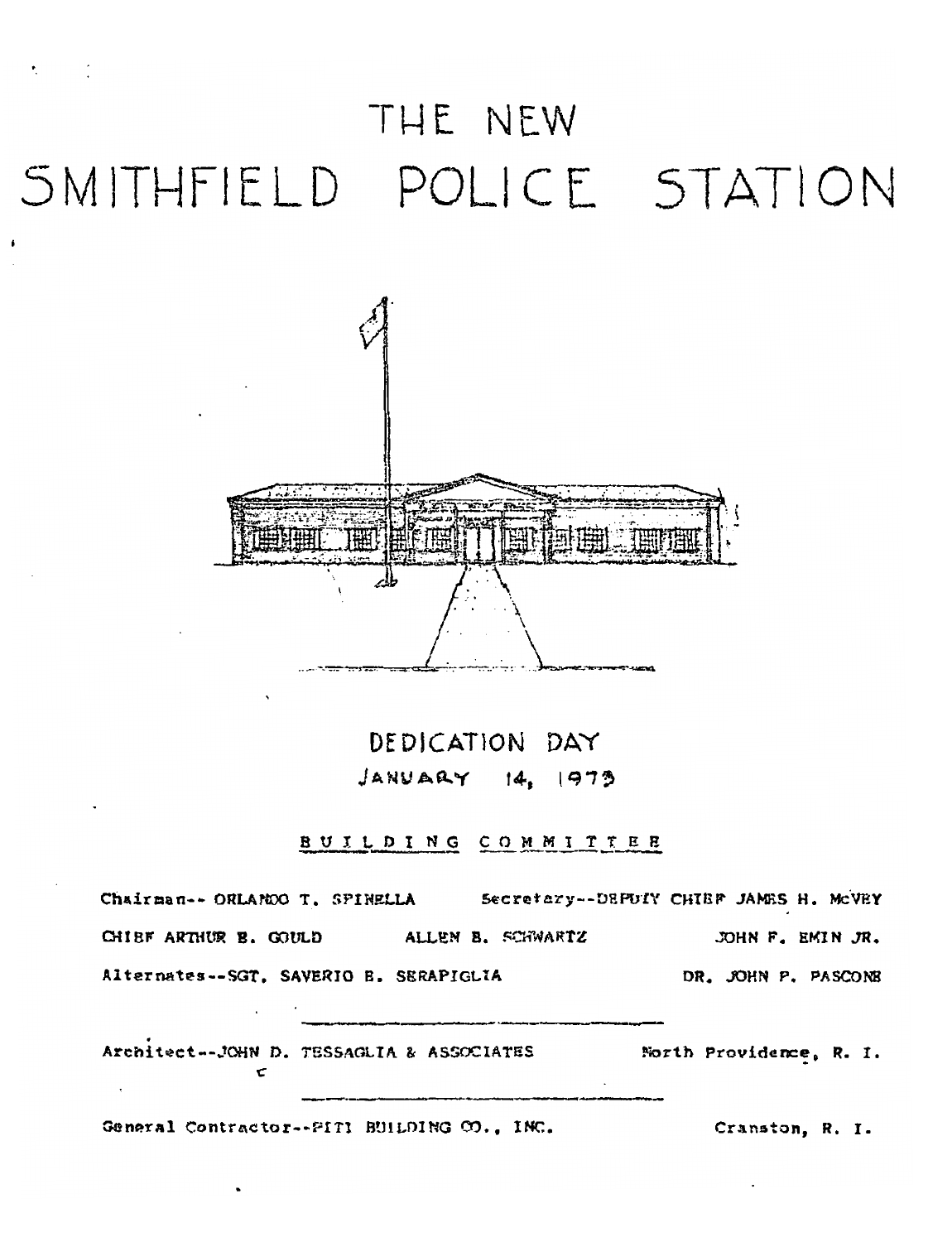After so many years of such an obvious need for a new police station in Smithfield, a program was finally commenced in Dec  $cf$  1970 with the announcement by the Smithfield Town Council which the building of such a facility would become a priority item and that approval would be sought from the taxpayers at the 1971 Annual Town Financial Meeting.

Between December of 1970 and May of i97l, the members of the police department engaged in a public relations program to im press upon the people of Smithfield the urgent need for the new facility. From the Smithfield Lodge No. 17, Fraternal Order of Police, a committee was formed to spearhead this campaign. Mr. Orlando T. Spinella of the Smithfield Planning Board drew up a preliminary set of plans setting forth a building with a colon ial style as its dominant outward theme.

At the Annual Town Financial Meeting in May of 1971, the tax payers of Smithfield approved a \$150,000.00 bond issue for the construction of the new station. Shortly thereafter, the Town Council appointed a building committee and said committee met<br>and organized on June 29, 1971.

The building committee immediately set to work with its first task, the selection of a site. In this respect the Town of Smithfield was extremely fortunate when Mr. and Mrs. S. Burton Mowry of Smithfield donated a large tract of land on Pleasant View Ave. for the purpose. Adding to their generosity, Mr. and Mrs. Mowry gave permission for the Town to use any of their adjoining land as might be needed for filling in or for landscaping, Their only request was that the land not be left in an unattractive manner. Anyone viewing the site today must admit that the overall picture is as pleasant and beautiful as one would find anywhere and at any season of the year.

The land itself originally was for the most part undeveloped and the members of the Police Dept. took it upon themselves to work weekends during their off duty hours to develop and prepare the site.

C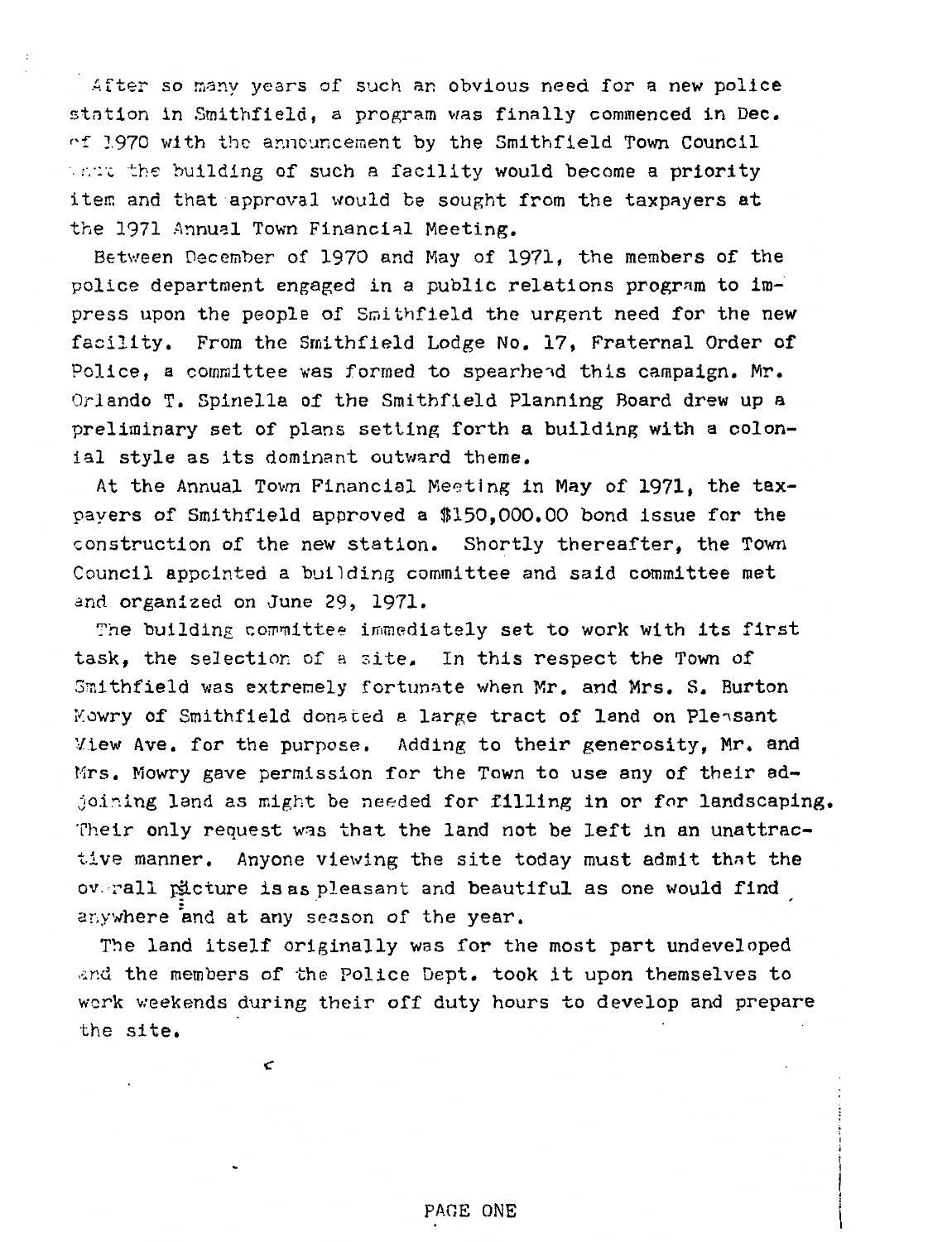Through the cooperation of Mr. Alonzo Thurber, the Smithfield Highway Commissioner, highway trucks were loaned to the police on weekends and holidays. Several off duty officers of the regular force and some of the part time officers drove the trucks hauling fill from one part of the site to another. Mr. Abbott Katzman of Kane Rd. Smithfield very generously provided a bulldozer and a huge road scraper with operators at no cost to the Town. Mr. Donald R. Carlton of Smithfield spent several weekends operating heavy equipment. Mr. William Davis sent workers from his company, Bill's Greenville Tree Service, to clear the land. Many persons, some of whom were never identified, dropped off refreshments to the men as they worked preparing the site. Quite often families of the officers' would be present and it was not uncommon to see their young sons and daughters happily riding in the heavy trucks as they bounced from one end of the site to another. Countless spectators added their moral support by just being there. After several weeks of hard work, this phase was completed and the site was ready for the start of construction. Contractors who witnessed the this work as it progressed and was completed, estimated that had this site work gone out on contract it probably would have cost in the neighborhood of some \$30,000.00.

In the meantime, John A. Tessaglia AIA of North Providence hnd been selected as the architect and set forth finalizing the plans.

In October of 1971 it was learned that there was a possibility of obtaining a grant from the Economic Development Administration of the United States Department of Commerce and an application was filed. Through the assistance of Senator Claiborne Pell,from the Stale of Rhode Island, a grant was obtained and on Feb. 23,  $1972$ Senator Pell's office announced that the Economic Development  $Ad$ ministration had approved the amount of \$?37,600.00 to aid in the construction and equipping of the new station.

The project went out to public bid on April 7, 1972 and on May 6, 1972 the contract was awarded to the low bidder, the Piti Building Co. of Cranston, R.I.

Groundbreaking ceremonies were held on Saturday, May 27, 1972 and the final phase of the Jong awaited project was at last underway.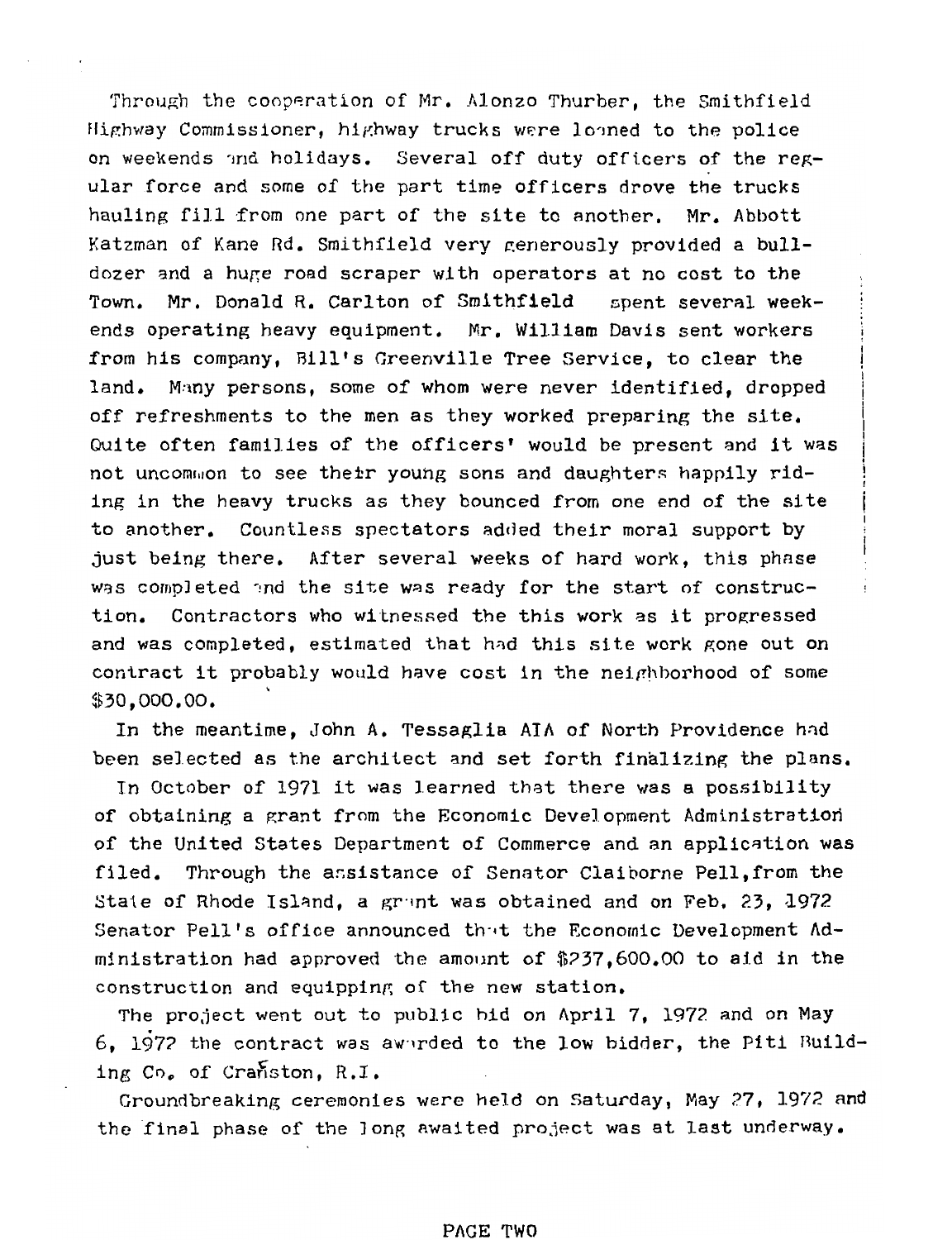Even with unavoidable delays which usually always occur in con struction, the building was completed in what might be record time and on Nov. 18. 1972. the Folice Department moved into the new facility and immediately and hapnily began operating from the new home.

As is probably commonplace among all building committees after a project has been completed, we looked back at the problems en countered, the hard work involved and even the occasional humor ous incidents and only those who have served on building committ ees know the hard work, long hours, the criticisms and disappoint ments encountered before the final goal is reached.

Since its very inception this Committee has been an excellent working group. The selection of Mr. Tessaglia as the architect proved to be practical and advantageous especially with his off ice being close by in neighboring North Providence. Mr. Tessaglia is a member of the American Institute of Architects and a very capable man in his field, who made himself available at almost anytime. It was a fnirly common occurence to have members of the committee running back and forth to his office to discuss and work out the major and minor problems.

It might be well to laud the selection of the Piti Building Co. as the general contractor for its president, Joseph Piti, is a Smithfield resident and took much more than a passing or business interest in the project. Mr. Piti seemingly made himself available around the clock, never failed to attend meetings, was always receptive to proposed changes even suggesting many himself. He would also point put w »ys in which we were able to save money and it was not unusuil to find him nights and weekends here assisting us in something which was not part of the general con tract. If we seem strong in praise of Mr. Piti, it is because we feel that he well deserving of it and the taxpayers of Smithfield should be quite satisfied with his service.

C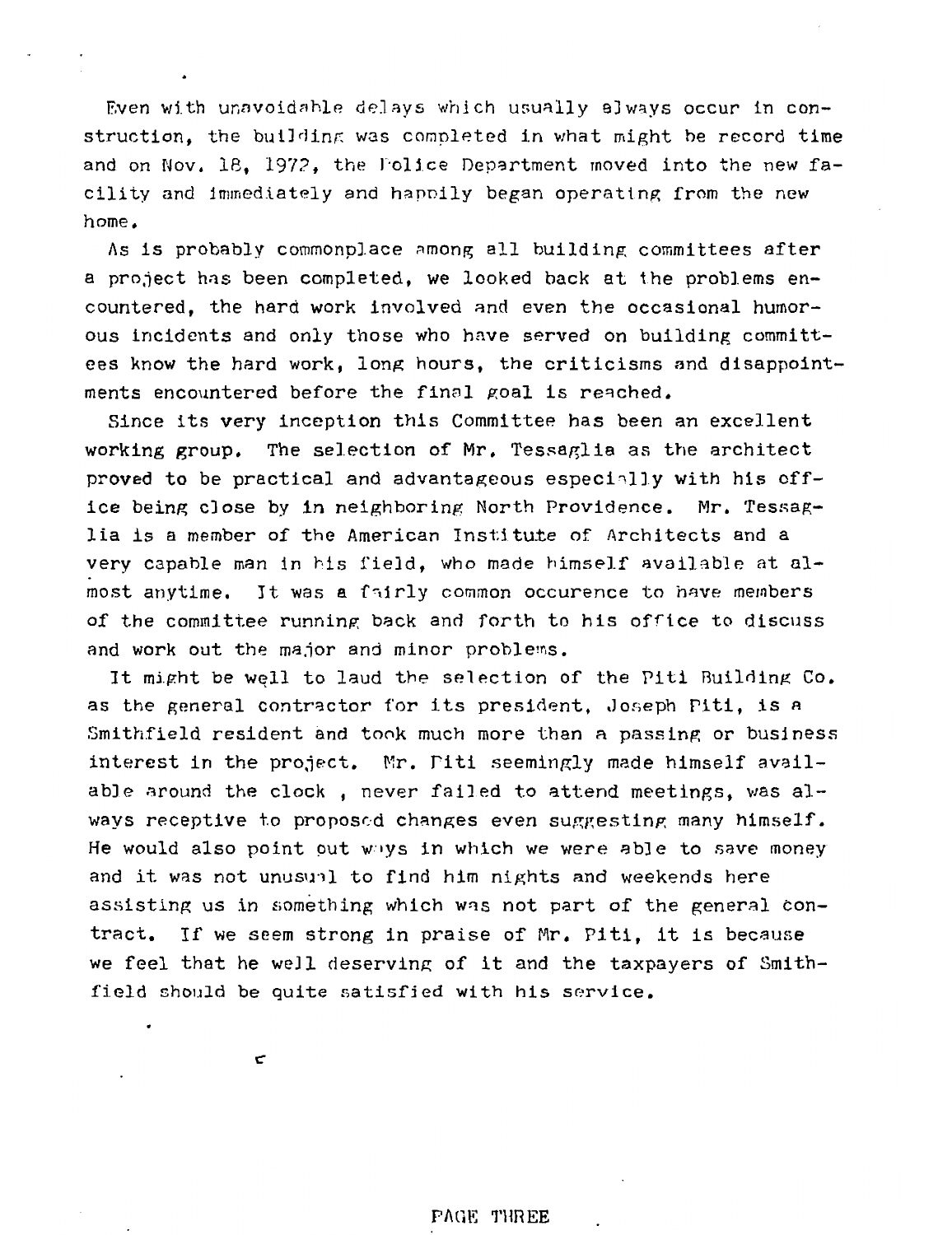With the original funds appropriated by the Town of Smithfield and the fedenl assistance prant from the Economic Development Administration, the fina] cost of the project approaches some \$387,600.00. This figure does not take into consideration the obviously high value of the land, which Mr. and Mrs. Mowry do nated to the Town, nor does it take into consideration the very sizeable amount of money saved by the donation of services nnd equipment in the site preparation.

We of the Building Committee have sincerely tried our utmost to successfully complete this project and make this facility one of the most attractive yet practical police stations anywhere. If we have failed in any manner this just illustrates that we are mere mortals and as such can never reach perfection.

Obviously it is impossible to seek out and thank each and every one who helped in anyway to build this station and unfortunately, if we did try, we know that inadvertently we would forget someone. Therefore we fervently hope that our sincere appreciation to all, as expressed here and now, will be sufficient to attain and accom plish that intent.

H. McVev Deputy Chief of Police Secretary-Building; Committee

**C**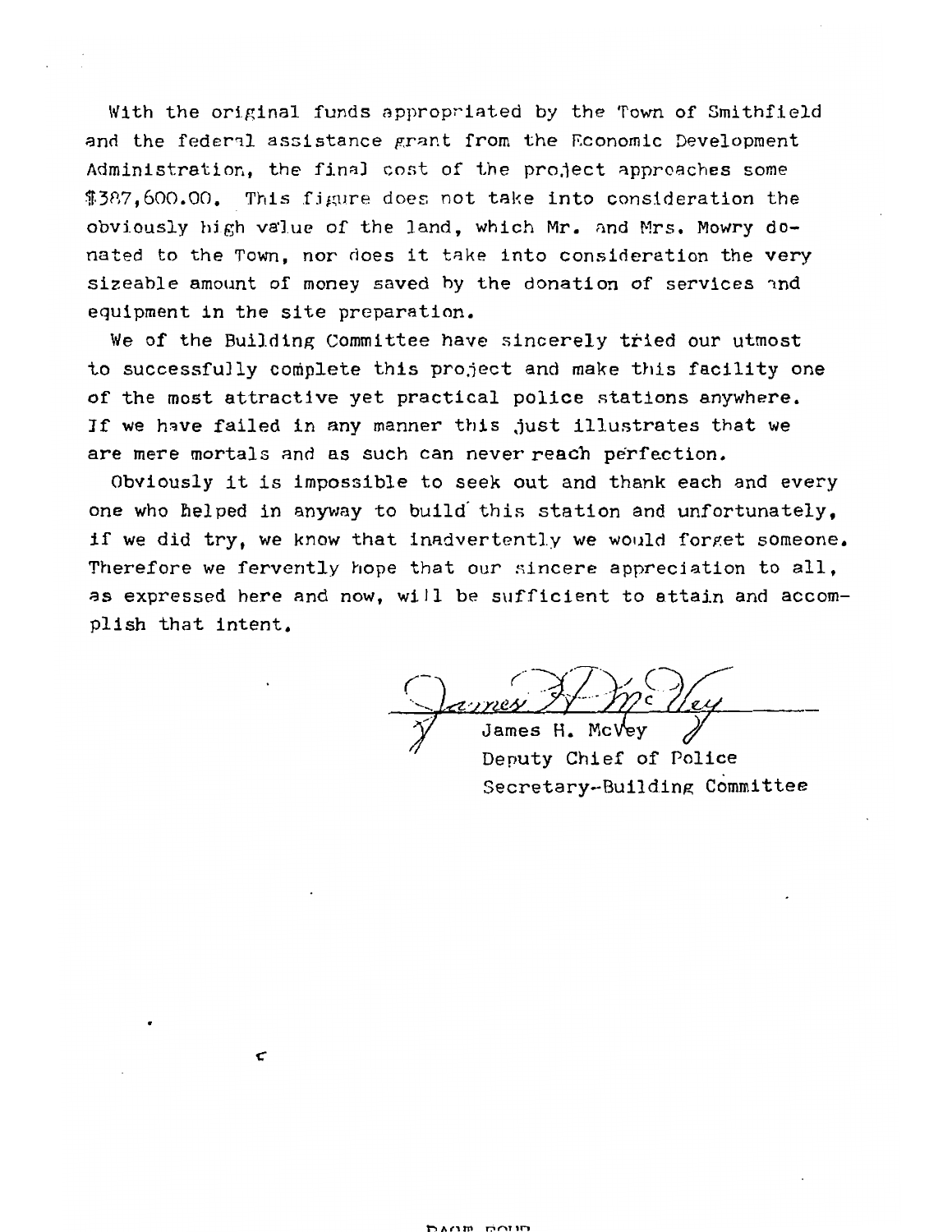

PAGE FIVE